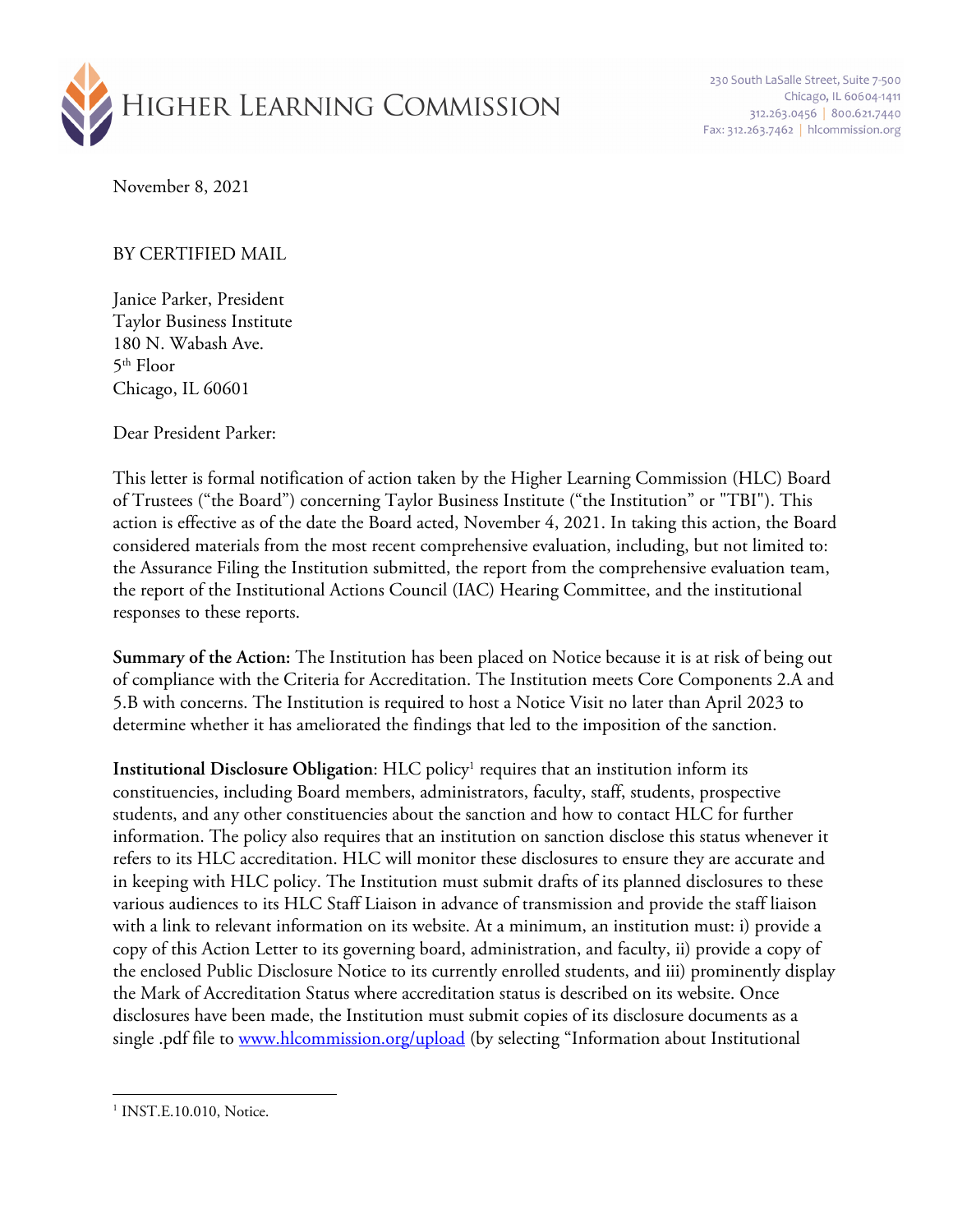Disclosures") no later than seven (7) business days following receipt of this Action Letter. HLC will retain this information as part of the Institution's record.

Substantive Change: HLC policy<sup>2</sup> requires that an institution placed on Notice be subject to additional requirements for substantive change during the Notice period and for three (3) years following the removal of Notice.

Notification Program: HLC policy<sup>3</sup> states that an institution placed on Notice is ineligible to apply for the Notification Program for Additional Locations until it has completed ten (10) years in good standing as required for access.

## **Board Rationale**

The Board based its action on the following findings made with regard to the Institution as well as the entire record before the Board:

The Institution meets, but with concerns, Criterion Two, Core Component 2.A, "the institution establishes and follows policies and processes to ensure fair and ethical behavior on the part of its governing board, administration, faculty and staff," for the following reasons:

- As referenced more fully in Core Component 5.B below, the Institution has not consistently made timely or full payroll tax payments to the Internal Revenue Service (IRS). When faced with insufficient cash, the Institution prioritized the continuity and quality of its educational programs over its obligation to make payroll tax payments in full.
- The Institution's leadership hired legal counsel to work with the IRS on this obligation while ensuring that TBI paid what it could.

The Institution meets, but with concerns, Criterion Five, Core Component 5.B, "the institution's resource base supports its educational offerings and its plans for maintaining and strengthening their quality in the future," for the following reasons:

- In 2018, the Institution achieved net income of \$389,128 on revenues of \$1,987,410. Ordinarily, the resulting 19.5% margin would be viewed positively. However, over \$700,000 in other income is attributable to the one-time removal of a payroll tax liability. Without this unusual occurrence, the Institution would have operated with a net loss of over \$300,000.
- In 2019, the Institution showed some improvement in revenues (\$2,178,181) and achieved operating income of \$28,410 and an operating margin of 1.3%. After taxes and net interest expenses, the Institution reported a net loss of \$49,919.
- The Institution suffered enrollment losses in 2020 after the onset of the Covid-19 pandemic. Revenues dropped to \$1,500,490. However, substantial cost-cutting enabled the Institution to report operating income of \$83,547. Due mostly to the

<sup>&</sup>lt;sup>2</sup> INST.F.20.040, Substantive Change.

<sup>3</sup> INST.E.10.010, Notice.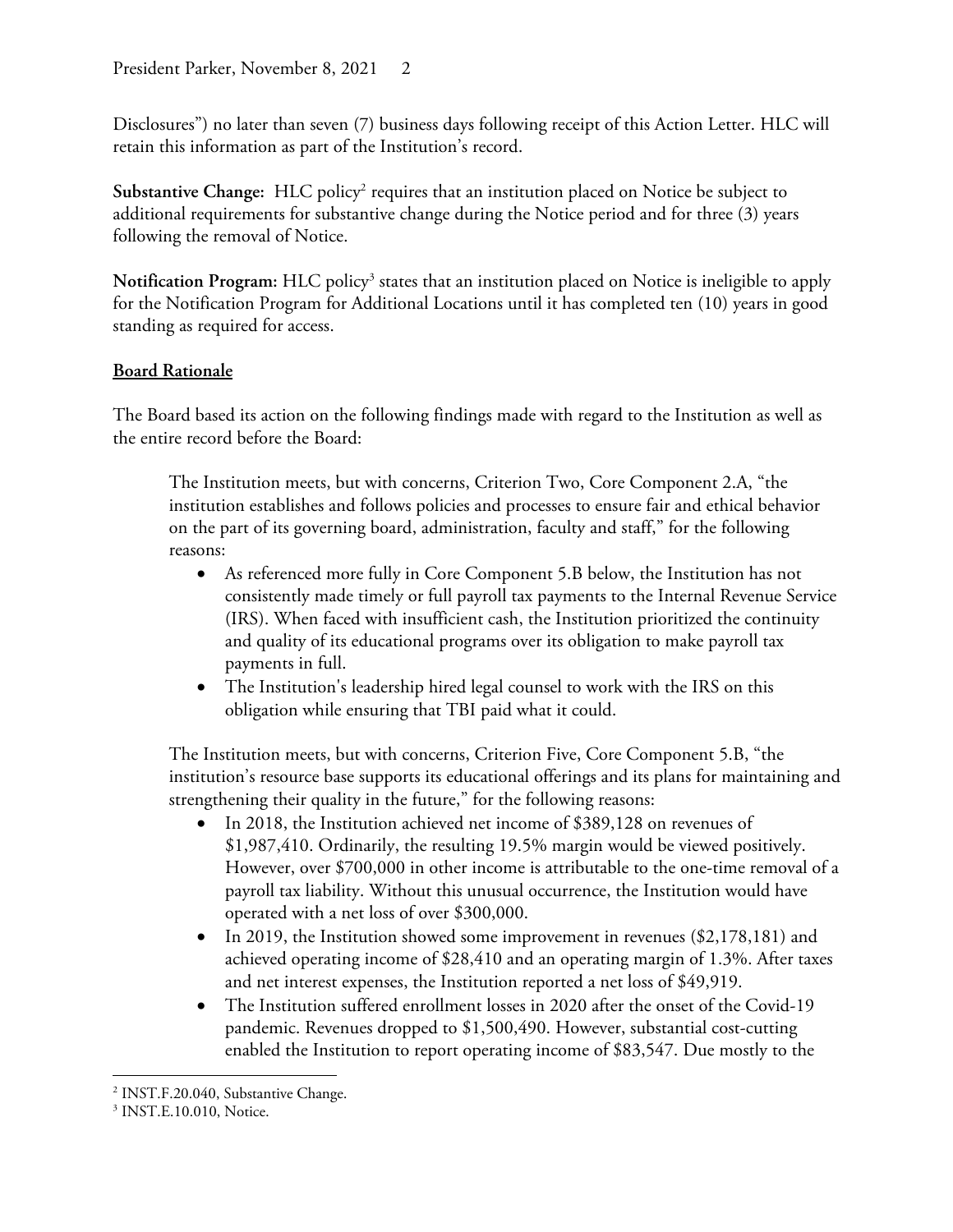receipt of a CARES Act grant of over \$90,000, net income increased to \$175,713. Revenues and expenses were both approximately \$900,000 after the first six months of 2021.

- The Institution generated a net operating cash outflow of \$106,029 in 2018. This metric improved in 2019, though there was still a net operating cash outflow of \$10,170. Despite the aforementioned net operating income of \$83,547 in 2020, the Institution's cash outflow from operating activities deteriorated to \$170,796. Some of this deterioration can be explained by increases in accounts receivable over the past three years. The Institution's accounts receivable stood at a modest \$40,534 at the end of 2018, grew almost 268% to \$149,097 at the end of 2019, and grew an additional 158% to \$385,822 at the end of 2020. The anticipated uncollectible portion of accounts receivable has increased from approximately \$16,000 (10.73% of all receivables) in 2019 to \$98,556 (25.5% of receivables) in 2020.
- It is taking longer for TBI to convert its receivables into cash. This, plus the overall deterioration in cash flows from operating activities, will likely continue to exert negative effects on the Institution's liquidity. Over the past three years, the Institution has increased its notes payable by approximately \$96,500 and has received a paid-in-capital cash infusion of \$450,000 from its president (the Institution's sole shareholder) in order to provide operating cash for the Institution.
- The aforementioned \$450,000 cash infusion enabled the Institution to report a CFI score of 2.29 for 2020. Without this paid-in-capital cash infusion, the CFI score would have been much lower, which would have continued a decade-long pattern of reporting scores "below" or "in" the zone. Such funding is not sustainable, and the Institution must generate cash from its core operations as opposed to other financing sources or it runs the risk of becoming insolvent.
- It appears that the first occurrence of non-payment of payroll taxes took place in 2008 or 2009. The Institution appears to have not paid approximately \$200,000 in payroll taxes during that first episode. Though these non-payments appear to have occurred before HLC granted Candidacy status to the Institution, they are pertinent because additional non-payments of payroll taxes occurred after HLC granted initial accreditation. Institutional leadership may erroneously view non-payment of payroll taxes as a viable method of maintaining solvency when faced with cash shortfalls.
- The Institution did not pay the full amount of payroll taxes in several quarters between 2017 and 2019.
- The Institution's 2020 balance sheet includes a \$325,000 liability for accrued payroll taxes. In 2018, the Institution, through its attorney, applied for an Offer in Compromise (OIC) that may reduce the amount owed, although even without penalties and interest, the remaining amount would be approximately \$229,000. If the OIC is rejected, monthly payments would be approximately \$2,300 and could be accommodated by institutional cash flow. Because operational cash flows are already negative, without a substantive financial improvement, such accommodation may eventually require additional paid-in-capital cash infusions or loans.
- There is a disparity between the operational results reflected in the internal budget and those of the audited financial statements. The 2020 budget provided in the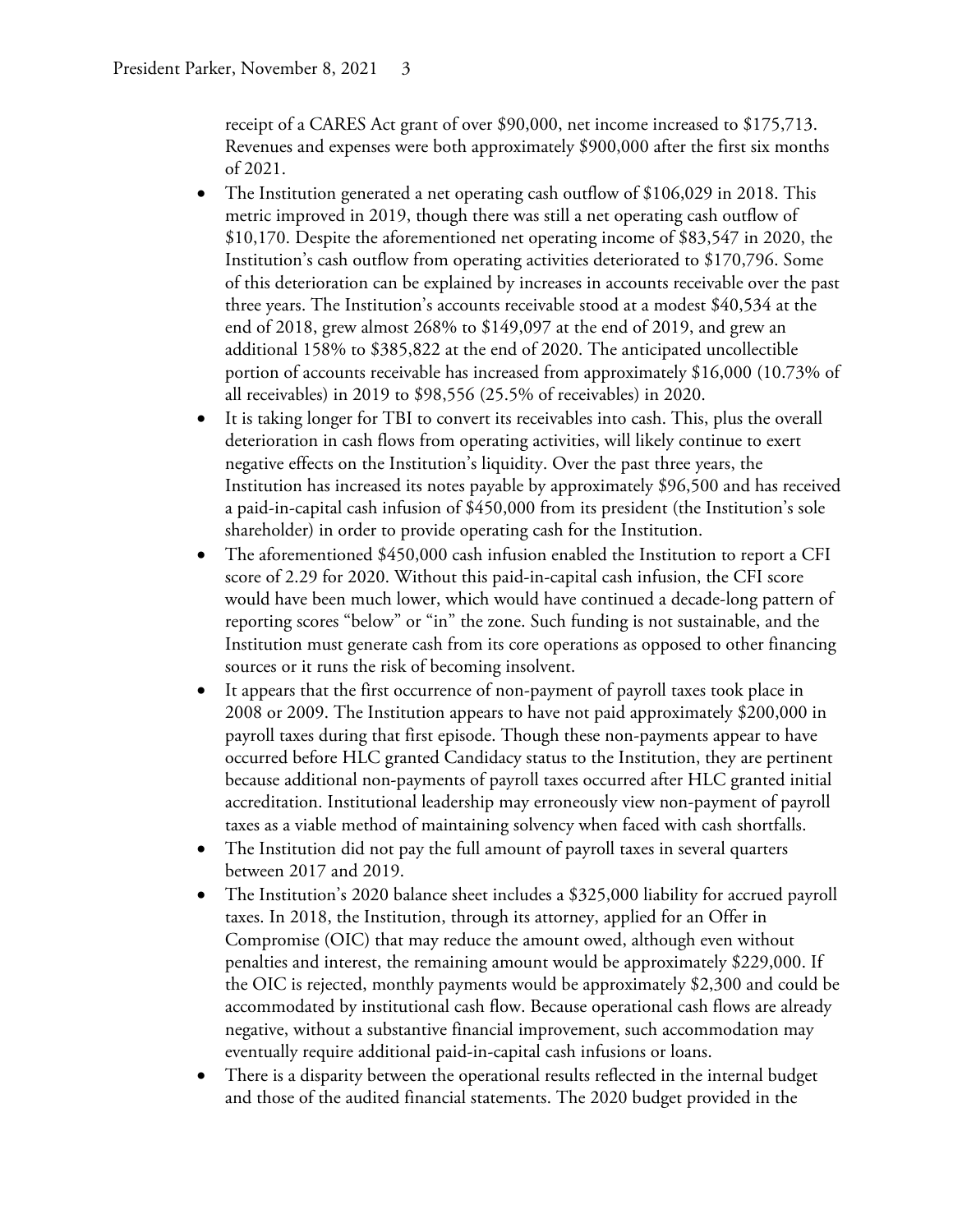institution's response to the team report indicates actual net income of \$138,268. The audited financial statements indicate net income of \$175,713. Such a disparity is concerning for an institution of TBI's size given its CFI scores and financial condition.

- With the exception of enrollment for the 2021 summer quarter that was larger than anticipated, there are no indicators that enrollment at TBI has started to increase consistently. The Institution's administration is aware of the need for an effective social media marketing process, but this has yet to be implemented. The Institution is extensively tuition-driven and without a significant sustained increase in enrollment to generate more revenue than expenses, the Institution's financial status will continue to weaken.
- It is clear that the Institution continues to face financial challenges and, notwithstanding its communications with the IRS, has shown an unacceptable pattern of incomplete, delayed, or unpaid payroll taxes in the face of financial challenges. It is equally clear that the Institution requires significant attention to its internal financial controls.

The Board of Trustees of the Higher Learning Commission has determined based on the preceding findings and evidence in the record that the Institution is at risk of being out of compliance with the Criteria for Accreditation.

## **Next Steps in the HLC Review Process**

**Notice Report:** The Board required that the Institution submit a Notice Report no later than February 1, 2023, or at least eight weeks prior to the Notice Visit, providing evidence that the Institution is no longer at risk for non-compliance with the Criteria for Accreditation and that it has ameliorated the issues that led to the Notice sanction.

**Notice Visit:** The Institution will host a Notice Visit no later than April 2023 to determine whether the Institution has ameliorated the findings that led to the imposition of Notice and to make a recommendation about whether to remove Notice or take other action.

**Board Review:** The Board will review the documents associated with the evaluation at its November 2023 meeting to determine whether the Institution has ameliorated the findings of Met with Concerns and is no longer at risk of noncompliance with the Criteria for Accreditation and thus whether Notice shall be removed, or if the Institution has not ameliorated the findings, or is no longer in compliance with the Criteria for Accreditation, whether other action should be taken under HLC policy, up to and including withdrawal of accreditation.

**Comprehensive Evaluation:** The Institution has been maintained on the Standard Pathway with its next comprehensive evaluation for reaffirmation of accreditation in 2026-27.